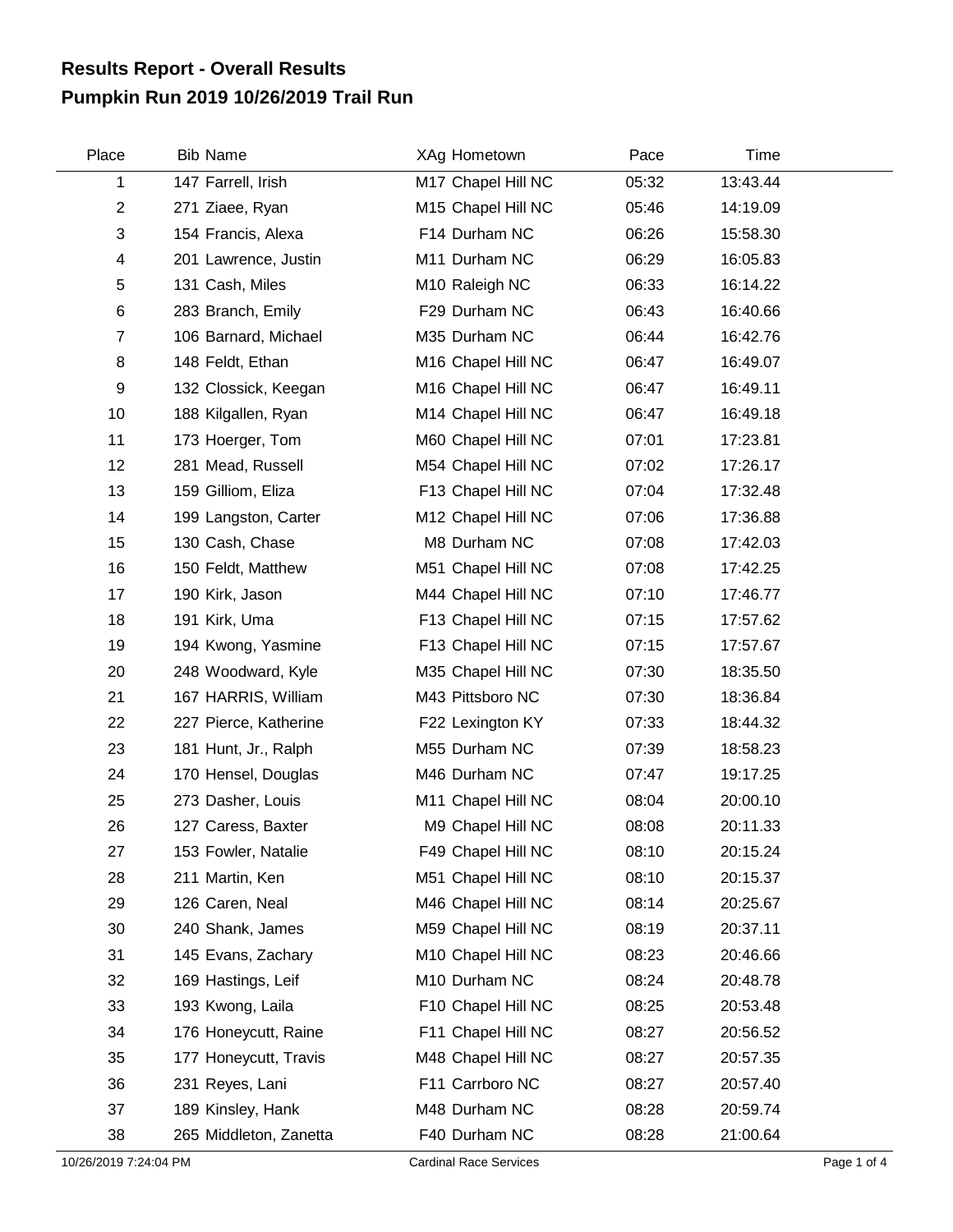| Place | <b>Bib Name</b>         | XAg Hometown        | Pace  | Time     |  |
|-------|-------------------------|---------------------|-------|----------|--|
| 39    | 255 Zolotor, Molly      | F15 Carrboro NC     | 08:34 | 21:14.17 |  |
| 40    | 226 Petrella, Eva       | F15 Chapel Hill NC  | 08:34 | 21:14.31 |  |
| 41    | 239 Settlemires, Ivy    | F34 Chapel Hill NC  | 08:35 | 21:18.40 |  |
| 42    | 280 Messina, Julie      | F42 Durham NC       | 08:40 | 21:30.77 |  |
| 43    | 137 Crncic, Johnny      | M42 Carrboro NC     | 08:50 | 21:53.56 |  |
| 44    | 136 Crncic, Joe         | M6 Carrboro NC      | 08:50 | 21:53.72 |  |
| 45    | 129 Cash, Ava           | F12 Raleigh NC      | 09:09 | 22:40.81 |  |
| 46    | 182 Igoe, Michael       | M10 Carrboro NC     | 09:12 | 22:47.75 |  |
| 47    | 249 Woolman, Eli        | M8 Chapel Hill NC   | 09:16 | 22:58.80 |  |
| 48    | 202 Lewis, Jennifer     | F40 Carrboro NC     | 09:18 | 23:04.54 |  |
| 49    | 164 Hammond, Phil       | M52 Chapel Hill NC  | 09:24 | 23:19.83 |  |
| 50    | 105 Barnard, Bradley    | M7 Durham NC        | 09:30 | 23:33.75 |  |
| 51    | 200 Langston, Owen      | M9 Chapel Hill NC   | 09:32 | 23:38.48 |  |
| 52    | 198 Langston, Bill      | M42 Chapel Hill NC  | 09:34 | 23:44.10 |  |
| 53    | 1056 Avary, Carolina    | F42 Hillsborough NC | 09:46 | 24:13.79 |  |
| 54    | 268 Fisher, Zach        | M25 Carrboro NC     | 09:47 | 24:14.84 |  |
| 55    | 107 Bartels, Sophia     | F24 Carrboro NC     | 09:47 | 24:15.90 |  |
| 56    | 157 Ghitelman, Henry    | M11 Chapel Hill NC  | 10:03 | 24:55.38 |  |
| 57    | 256 Mills, Liz          | F34 Carrboro NC     | 10:05 | 24:59.38 |  |
| 58    | 204 lipsitch, joel      | M46 Durham NC       | 10:05 | 24:59.42 |  |
| 59    | 205 Lipsitch, Sara      | F14 Durham NC       | 10:05 | 24:59.57 |  |
| 60    | 215 melnick, abigail    | F45 Durham NC       | 10:05 | 25:01.33 |  |
| 61    | 242 Tatli, T            | F37 Chapel Hill NC  | 10:05 | 25:01.42 |  |
| 62    | 279 Wimperis, Tedd      | M30 Mebane NC       | 10:08 | 25:09.02 |  |
| 63    | 214 McCullough, Katelin | F28 Carrboro NC     | 10:09 | 25:09.13 |  |
| 64    | 151 Ferrara, Lucas      | M11 Durham NC       | 10:09 | 25:11.08 |  |
| 65    | 152 Ferrara, Phil       | M42 Durham NC       | 10:10 | 25:12.29 |  |
| 66    | 213 McConkey, Katrina   | F43 Pittsboro NC    | 10:20 | 25:38.69 |  |
| 67    | 174 Honeycutt, Andrea   | F45 Chapel Hill NC  | 10:21 | 25:41.18 |  |
| 68    | 175 Honeycutt, Carter   | M7 Chapel Hill NC   | 10:22 | 25:41.90 |  |
| 69    | 168 Hastings, Jennifer  | F47 Chapel Hill NC  | 10:23 | 25:44.03 |  |
| 70    | 218 Middleton, Anthony  | M8 Durham NC        | 10:23 | 25:45.33 |  |
| 71    | 267 Woodward, Kim       | F57 Olivette MO     | 10:24 | 25:46.33 |  |
| 72    | 247 Woodward, Kerri     | F <sub>28</sub>     | 10:24 | 25:46.42 |  |
| 73    | 225 Patterson, Anna     | F26 Carrboro NC     | 10:24 | 25:47.68 |  |
| 74    | 275 Dasher, Bert        | M8 Chapel Hill NC   | 10:24 | 25:47.79 |  |
| 75    | 272 Dasher, David       | M41 Chapel Hill NC  | 10:26 | 25:51.69 |  |
| 76    | 208 Mabe, Lizzie        | F18 Carrboro NC     | 10:26 | 25:52.90 |  |
| 77    | 209 Mabe, Mike          | M72 Pfafftown NC    | 10:26 | 25:53.07 |  |
| 78    | 100 Alby, Kevin         | M35 Chapel Hill NC  | 10:29 | 25:59.20 |  |
| 79    | 195 Lackey, Lela        | F36 Chapel Hill NC  | 10:30 | 26:01.42 |  |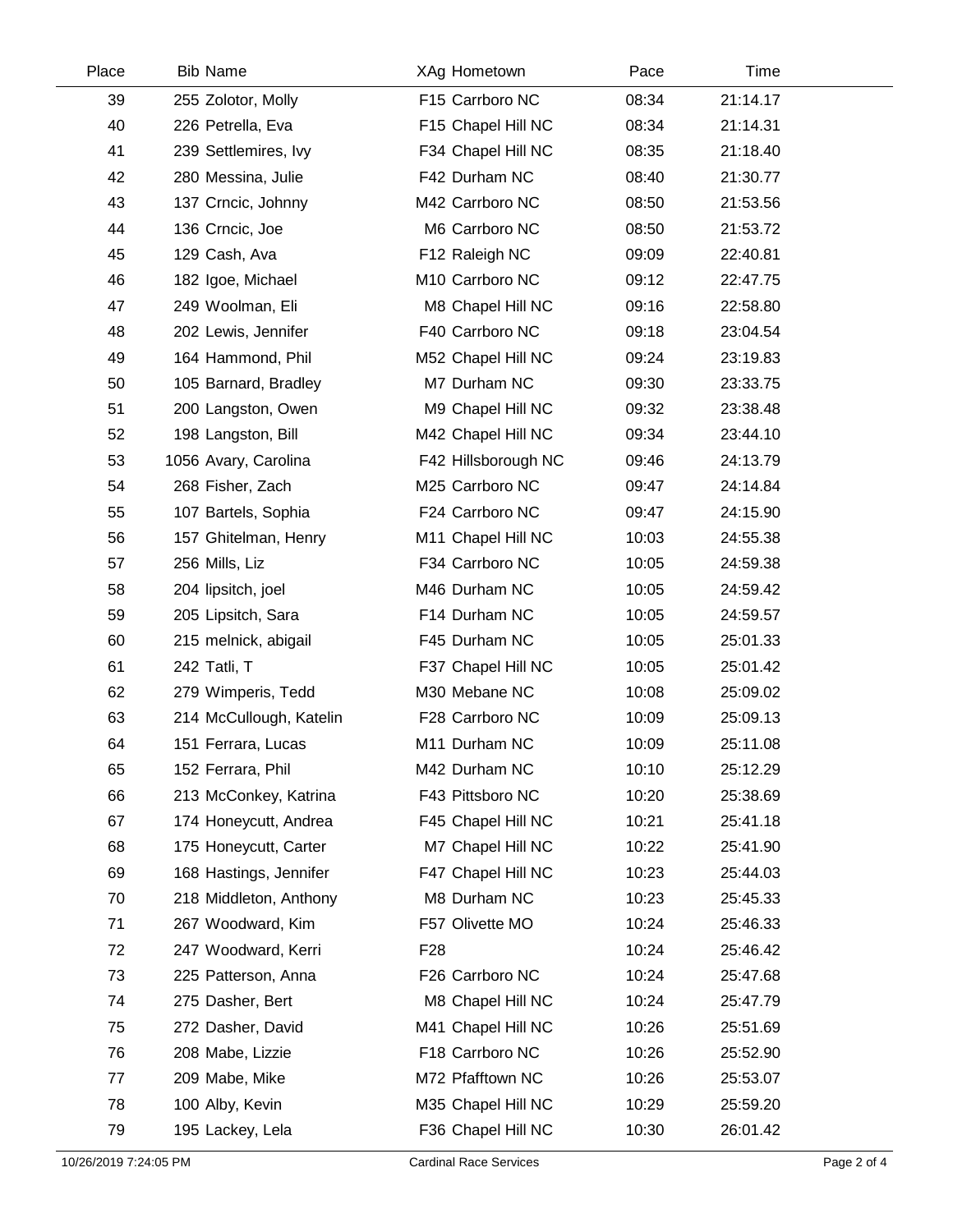| Place | <b>Bib Name</b>         | XAg Hometown        | Pace  | Time     |  |
|-------|-------------------------|---------------------|-------|----------|--|
| 80    | 196 Lacy, Candace       | F42 Raleigh NC      | 10:33 | 26:10.04 |  |
| 81    | 237 Ryan, Cara          | F28 Raleigh NC      | 10:33 | 26:10.18 |  |
| 82    | 120 Bodenheimer, Maya   | F13 Carrboro NC     | 10:34 | 26:11.88 |  |
| 83    | 274 Dasher, Yvette      | F6 Chapel Hill NC   | 10:38 | 26:21.46 |  |
| 84    | 276 Dasher, Leigh Ann   | F40 Chapel Hill NC  | 10:38 | 26:21.80 |  |
| 85    | 241 Shepherd, Jen       | F45 Hillsborough NC | 10:43 | 26:34.16 |  |
| 86    | 277 Carter, James       | M41 Durham NC       | 10:46 | 26:41.07 |  |
| 87    | 162 Hammel, Kacey       | F41 Carrboro NC     | 10:49 | 26:48.84 |  |
| 88    | 135 Crncic, Ivanna      | F8 Carrboro NC      | 10:50 | 26:51.74 |  |
| 89    | 108 Baxley, Stacy       | F46 Raleigh NC      | 10:54 | 27:02.90 |  |
| 90    | 138 Daniel, Eddie       | M52 Raleigh NC      | 10:55 | 27:03.95 |  |
| 91    | 160 Golden, Shelley     | F46 Carrboro NC     | 10:57 | 27:10.32 |  |
| 92    | 262 Pointer, Chandler   | F10 Chapel Hill NC  | 11:02 | 27:20.57 |  |
| 93    | 101 Alby, Michelle      | F36 Chapel Hill NC  | 11:10 | 27:41.15 |  |
| 94    | 109 Becker, Jeff        | M45 Chapel Hill NC  | 11:12 | 27:47.72 |  |
| 95    | 111 Becker, Ryan        | M12 Chapel Hill NC  | 11:13 | 27:47.86 |  |
| 96    | 143 Dubis, Kate         | F22 Hillsborough NC | 11:14 | 27:51.07 |  |
| 97    | 278 Queen, Kelly        | F52 Apex NC         | 11:14 | 27:52.41 |  |
| 98    | 261 Peed, Kristen       | F46 Chapel Hill NC  | 11:25 | 28:17.85 |  |
| 99    | 158 Ghitelman, Susannah | F8 Chapel Hill NC   | 11:28 | 28:26.89 |  |
| 100   | 103 Baer, Katherine     | F50 Carrboro NC     | 11:29 | 28:28.38 |  |
| 101   | 263 Pointer, Liam       | M8 Chapel Hill NC   | 11:33 | 28:37.74 |  |
| 102   | 266 Harris, Susan       | F43 Pittsboro NC    | 11:45 | 29:07.68 |  |
| 103   | 119 Bodenheimer, Cian   | M12 Carrboro NC     | 11:46 | 29:11.87 |  |
| 104   | 192 Koshy, Elias        | M8 Chapel Hill NC   | 12:00 | 29:46.72 |  |
| 105   | 133 Constant, Kelly     | F39 Chapel Hill NC  | 12:01 | 29:46.95 |  |
| 106   | 252 Wu, Ryan            | M5 Chapel Hill NC   | 12:06 | 30:01.34 |  |
| 107   | 246 Wiegerink, Robin    | F56 Chapel Hill NC  | 12:21 | 30:38.05 |  |
| 108   | 110 Becker, Julie       | F50 Chapel Hill NC  | 12:28 | 30:55.95 |  |
| 109   | 125 Bullock, Keva       | F53 Durham NC       | 12:30 | 31:00.82 |  |
| 110   | 220 Moore, Landen       | M6 Carrboro NC      | 12:30 | 31:01.01 |  |
| 111   | 269 King, Carl          | M51 Chapel Hill NC  | 12:43 | 31:33.46 |  |
| 112   | 224 Nuebel, Paige       | F30 Apex NC         | 12:49 | 31:46.63 |  |
| 113   | 141 Dubis, Emily        | F47 Hillsborough NC | 13:03 | 32:22.80 |  |
| 114   | 140 Drewry, Maura       | F24 Carrboro NC     | 13:08 | 32:33.93 |  |
| 115   | 179 Houang, Steven      | M31 Carrboro NC     | 13:08 | 32:34.53 |  |
| 116   | 223 Newman, Emily       | F38 Chapel Hill NC  | 13:08 | 32:34.88 |  |
| 117   | 180 Hunt, Anita         | F54 Durham NC       | 13:16 | 32:53.21 |  |
| 118   | 187 Kashimba, Alyson    | F36 Durham NC       | 13:27 | 33:21.55 |  |
| 119   | 139 Doub, Stephanie     | F48 Durham NC       | 13:27 | 33:21.75 |  |
| 120   | 270 King, Lia           | F7 Chapel Hill NC   | 13:33 | 33:35.44 |  |